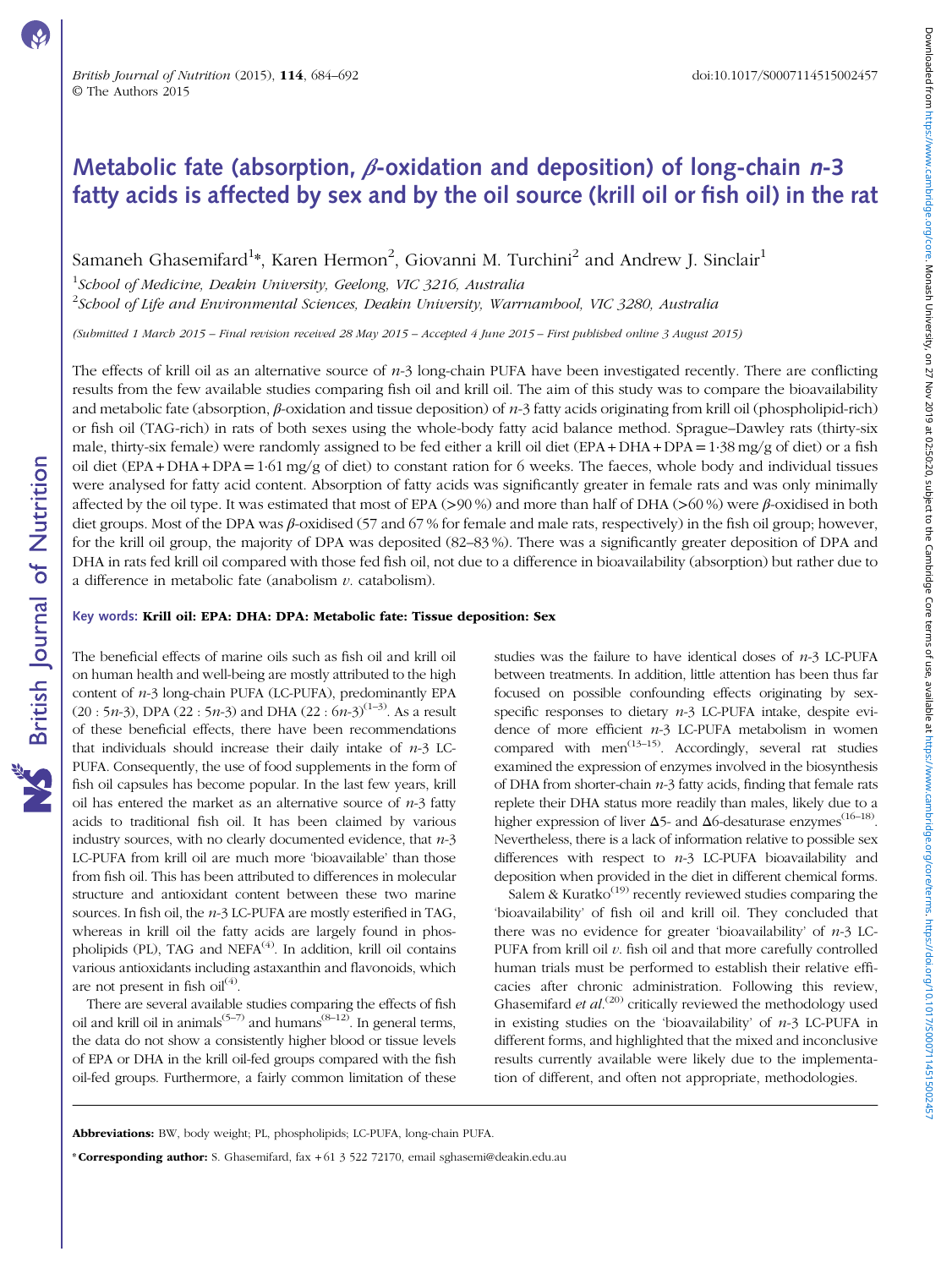Downloaded from https://www.cambridge.org/core. Monash University, on 27 Nov 2019 at 02:50:20, subject to the Cambridge Core terms of use, available at https://www.cambridge.org/core/terms. https://ds/100711451500245 Downloaded from https://www.cambridge.org/core. Monash University, on 27 Nov 2019 at 02:50:20, subject to the Cambridge Core terms of use, available at https://www.cambridge.org/core/terms. https://doi.org/10.1017/S0007114515002457

As recently discussed in the latter study<sup>([20](#page-8-0))</sup>, in pharmacology, 'bioavailability' refers to the measurement of the extent to which a drug reaches the systemic circulation, and is therefore a well-defined and standardised term<sup>([21](#page-8-0))</sup>. Nevertheless, when used in nutrition science, there is no agreed definition for the term 'bioavailability', and it has become a sort of generic term used to estimate how much of a given nutrient is retained in the body. As argued by Ghasemifard et  $al^{(20)}$  $al^{(20)}$  $al^{(20)}$ , in essence, 'bioavailability' is not different from the term 'digestibility', which is a well-defined term and its methods of evaluation are agreed and standardised. When it comes to  $n-3$  LC-PUFA and related studies, 'bioavailability' is often used referring to the blood levels of  $n-3$  LC-PUFA achieved after consuming an  $n-3$  LC-PUFA dose, but rarely has the excretion of  $n-3$  LC-PUFA been measured. As  $n-3$  LC-PUFA levels in blood are directly affected by a number of complex processes (including digestion, absorption and metabolism) and are also influenced by other external factors (such as the fat content of the diet), it has been suggested that the blood level is not a reliable measure of  $n-3$  LC-PUFA 'bioavailability'. Therefore, in the present study, we decided to minimise the use and reference to the term 'bioavailability' and more specifically focus on absorption, retention and metabolic fate.

The whole-body fatty acid balance method $(22)$  $(22)$  $(22)$  is rapidly gaining popularity and has been successfully implemented in a variety of animal species. It is envisaged that it could be a more 'efficient', more reliable and a simple method to estimate and quantify an organism's overall capacity to metabolise fatty acids, within the context of an integrated system.

Therefore, the aim of the present study was to compare the metabolic fate (absorption,  $\beta$ -oxidation and tissue deposition) of dietary n-3 LC-PUFA originating from krill oil (PL-rich) or fish oil (TAG-rich) in male and female rats using the whole-body fatty acid balance method.

### **Methods**

### Diet and study design

This study was performed following the Australian code for the care and use of animals for scientific purposes, and the study was approved by the Deakin University Animal Welfare Committee (G29-2012).

A total of seventy-two 6-week-old healthy and sexually mature male  $(n \, 36)$  and female  $(n \, 36)$  Sprague–Dawley rats were purchased from the Animal Resources Centre, Western Australia. Rats were housed in pairs (two rats of the same sex per cage; thirty-six cages in total) and acclimatised for a week on ad libitum normal chow diet. The thirty-six cages were then randomly allocated into six groups of six cages each (three groups per sex). One group of each sex was killed at day 0 for obtaining baseline data. The other four groups were fed two specifically prepared diets (10 % fat by weight; Speciality Feed Company) that contained either krill oil or fish oil (both supplied by Swisse). The experimental design can, therefore, be described as a  $2 \times 2$  factorial design, where the factors considered were sex (male  $v$ . female) and diet (krill oil diet  $v$ . fish oil diet), and thus giving rise to four treatments: females fed krill oil; females fed fish oil; males fed krill oil; and males fed fish oil. Each treatment group consisted of six replicate cages  $(n\ 6)$ ,

and each cage (the experimental unit) contained a pair of rats of the same sex. The two experimental diets were designed to be isoproteic, isolipidic and to contain equal amounts of EPA +  $DHA + DPA$ , equating to approximately  $1.5 \text{ mg/g}$  of the diet. However, the resulting manufactured diets had slightly different total amounts of these fatty acids (Table 1), with the krill oil diet recording  $EPA + DHA + DPA = 1.38$  mg/g of the diet and the fish oil diet recording  $EPA + DHA + DPA = 1.61$  mg/g of diet. The fish oil used contained 88 % TAG, 0·6 % NEFA, 4·8 % DAG, 6·4 % sterols and 0·1 % PL, whereas the krill oil contained 18 % TAG, 10 % NEFA, 7·4 % sterols and 65 % PL (as determined using an automated TLC scanning instrument; Iatroscan). During the experimentation, animals were fed fixed pre-determined ration, which was adjusted weekly relative to body weight (BW), for 6 weeks. For the computation of the food ration, a preliminary short trial was implemented over a period of 3 weeks, where fifteen rats of similar size were fed *ad libitum* and the total feed consumption was recorded. Subsequently, using a regression equation comparing BW, the daily ration was estimated as Ration  $(\%$  BW $) = -0.0283$  BW $+16.6$ . Throughout the 6-week period, the rats were weighed (twice per week), and the faeces were collected every day during the last 2 weeks. After the 6-week period, the rats were humanely killed with  $CO<sub>2</sub>$  overdose. Six rats from each group were used for the analysis of whole-body lipids (one from each cage of two rats), and six rats were used for the analysis of the individual tissues (the other rat from the cage housing pairs of rats of the same sex). The collected faeces samples, whole body and tissues (liver, heart, white gastrocnemius muscle and perirenal adipose tissue) were analysed for fatty acid content.

### Lipid analysis

The whole body, tissues and faeces samples were homogenised, and lipids were extracted using dichloromethane:methanol (2:1), a modification of the method described by Folch  $et$   $al.^{(23)}$  $al.^{(23)}$  $al.^{(23)}$ . Fatty acids derived from the lipids were methylated using an acid-catalysed transmethylation<sup>([24](#page-8-0))</sup>. In brief, an aliquot of fatty acids derived from the lipids plus a known amount of internal standard of tricosanoic acid (C23 : 0>99 %; Nu-Chek Prep Inc.) were

Table 1. Dietary proximate composition and selected fatty acid concentrations (mg/g of diet)

|  |  | (Mean values of triplicate analysis) |  |  |
|--|--|--------------------------------------|--|--|
|  |  |                                      |  |  |

| Composition (mg/g of diet) | Fish oil diet | Krill oil diet |  |  |
|----------------------------|---------------|----------------|--|--|
| Protein                    | 194           | 194            |  |  |
| Fibre                      | 84            | 84             |  |  |
| Fat                        | 100           | 100            |  |  |
| Fatty acid                 |               |                |  |  |
| 16:0                       | 38.49         | 36.02          |  |  |
| 18:0                       | 3.75          | 3.41           |  |  |
| $18:1n-9$                  | 26.91         | 24.31          |  |  |
| $18:2n-6$                  | 7.83          | 7.13           |  |  |
| $18: 3n-3$ (ALA)           | 0.49          | 0.41           |  |  |
| $18:4n-3$                  | 0.14          | 0.15           |  |  |
| $20:3n-3$                  | 0             | 0              |  |  |
| 20: 5n-3 (EPA)             | 0.88          | 0.84           |  |  |
| $22: 5n-3$ (DPA)           | 0.13          | 0.04           |  |  |
| 22:6n-3 (DHA)              | 0.59          | 0.51           |  |  |

ALA, α-linolenic acid; DPA, docosapentaenoic acid.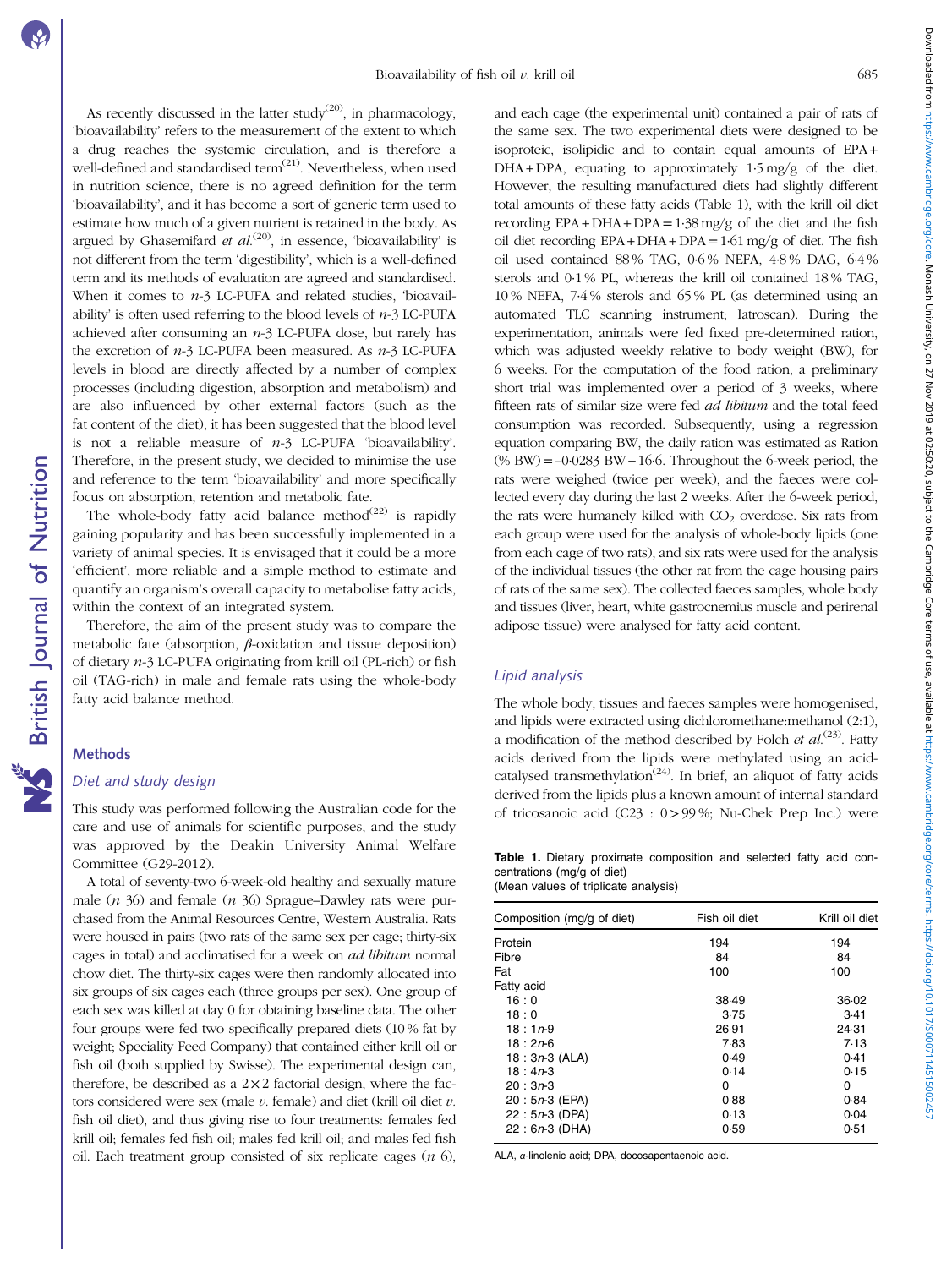reacted with acetyl chloride/methanol to form fatty acid methyl esters (FAME). The resulting FAME were separated and quantified using an Agilent Technologies 7890A GC system (Agilent Technologies), equipped with a BPX70 capillary column (120 m, 0·25 mm internal diameter, 0·25 µm film thickness; SGE Analytical Science), an Agilent Technologies 7693 autosampler (Agilent Technologies), a split injection system and a flame-ionisation detector using established protocols<sup> $(25)$ </sup>.

### Lipid and fatty acid apparent digestibility

Apparent digestibility of total lipids was measured according to Tou et  $al^{(7)}$  $al^{(7)}$  $al^{(7)}$  as [(lipid intake–faecal lipid)/(lipid intake)]  $\times 100$ . Similarly, apparent digestibility of individual fatty acids was measured using the formula [(fatty acid intake–fatty acid excretion in faeces)/(fatty acid intake)] $\times 100$ . Lipid intake was determined as diet consumed per week×percentage of lipid in the diet. Likewise, fatty acid intake was determined as diet consumed per week×percentage of fatty acid in the diet. Faecal lipid and fatty acid contents were determined as total faeces excreted per week (pooled 7 d faecal samples)×percentage of lipid and percentage of fatty acids in the faeces, respectively. Rats were housed in pairs, and the faecal lipid data are presented as average digestibility of each rat pair over the last 2 weeks of the trial.

### Whole-body fatty acid balance method

The fatty acid metabolism of rats was determined using the whole-body fatty acid balance method, as conceived and described by Turchini et  $al^{(22)}$  $al^{(22)}$  $al^{(22)}$ , with subsequent develop-ments<sup>[\(26](#page-8-0))</sup>. In brief, the first step of the method required that the net appearance or disappearance of each individual fatty acid be determined by the difference between total fatty acid accumulation (final fatty acid content–initial fatty acid content) and the net fatty acid intake (total fatty acid intake–fatty acid excretion in faeces), as initially proposed by Cunnane's  $\text{group}^{(27-29)}$  $\text{group}^{(27-29)}$  $\text{group}^{(27-29)}$  $\text{group}^{(27-29)}$  $\text{group}^{(27-29)}$ . Subsequently, after the transformation of data from gram per animal per duration of the trial to moles of fatty acid per gram of BW per day, the following second step involved a series of backwards computations along all the known fatty acid bioconversion pathways<sup>[\(22\)](#page-8-0)</sup>; therefore, the fate of each individual fatty acid towards bioconversion, β-oxidation or deposition was determined and quantified. Eventually, data relative to apparent in vivo enzyme activity could be reported as nanomoles of the enzyme's product per gram of BW per day, and the in vivo metabolic fate (absorption,  $\beta$ -oxidation, bioconversion and tissue deposition) of each dietary fatty acid could be reported as a percentage relative to the dietary intake.

### Statistical analysis

Data analysis was performed using Minitab Statistical Software (version 14; Minitab Inc.). All data are reported as mean values and their standard deviations of six cages per treatment  $(n, 6)$ ; N 24). Significant differences between experimental groups were tested using two-way ANOVA, assessing the effects of diets, sex and their interactions. Paired tests were performed using Tukey's test. Statistical significance was considered for  $P < 0.05$ .

### **Results**

### Weight of rat whole body and tissues

There was no significant difference  $(P=0.303)$  in the BW of female rats between the two dietary groups during the 6-week period of the experiment. The average BW of animals in fish oil and krill oil groups were 270 (sp 20) and 278 (sp 15) g, respectively, at the end of the experiment. Similarly, there was no significant difference  $(P=0.957)$  in the BW of male rats between the two dietary groups during the 6-week period of the experiment. The average BW of animals in fish oil and krill oil groups were 409 (SD 28) and 410 (SD 31) g, respectively, at the end of the experiment. As male rats consumed more diet than female rats, they were significantly heavier (409 (sp 29) v. 274 (sp 18) g,  $P=0.000$ ).

With regard to tissue weight, there was no significant difference in the tissue weights of rats between the two dietary groups during the 6-week period of the experiment. All tissue weights were significantly higher in male rats compared with female rats (online Supplementary Table S1).

### Lipid content of rat whole body and tissues

Whole-body lipid contents (mg/g of wet tissue of whole body) of rats at the conclusion of the study (week 6) were significantly higher compared with the baseline data ( $P = 0.001$ ). Female rats had a tendency  $(P=0.053)$  towards higher whole-body lipid content compared with male rats. There was no significant difference in the total amount of whole-body lipid content between the two dietary treatments over the 6-week period of the experiment  $(P= 0.404)$ . Furthermore, the interaction between diet and sex was not significant ( $P = 0.269$ ).

With regard to the tissue lipid content, both male and female rats had greater liver lipid contents (mg/g tissue of wet tissue) over the 6-week period of the experiment compared with the baseline data ( $P < 0.05$ ). The total lipid content of the tissues did not differ between diet treatments. The lipid contents of the liver, heart and muscle (mg/g tissue) were significantly higher in female rats compared with male rats  $(P < 0.05$ ; [Table 2](#page-3-0)).

### Lipid and fatty acid apparent digestibility

The effects of fish oil and krill oil diets on apparent digestibility are shown in [Table 3.](#page-3-0) There were no significant differences observed in total lipid apparent digestibility among the diet or sex groups, with the values exceeding 96 % in each case. However, there was a different pattern for  $n-3$  LC-PUFA apparent digestibility, with the digestibility ranging from  $84.2\%$  (DPA, krill oil diet, male rats) to 99.6% ( $\alpha$ -linolenic acid (ALA) and EPA, krill oil diet, female rats), with the values for most of the fatty acids being in excess of 98 %. The largest differences in terms of both diet and sex were observed for DPA, where digestibility of this fatty acid was lowest in male rats fed the krill oil diet when compared with males fed the fish oil diet. DHA digestibility was not affected by the diet, whereas EPA digestibility was affected by the diet, but with opposite trend in the two sexes, and the differences were numerically small varying only from 99·0 to 99·6 %.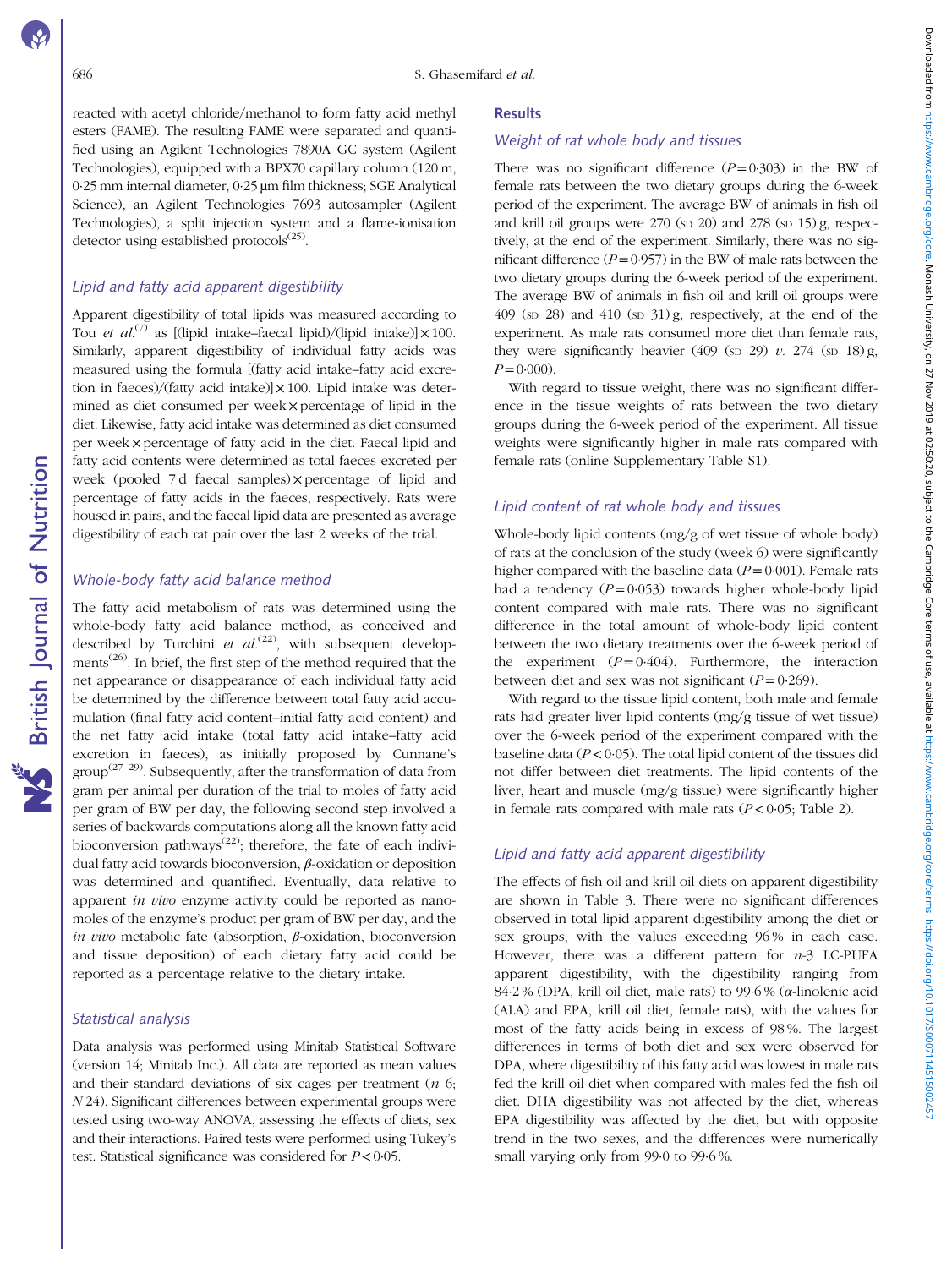<span id="page-3-0"></span>Table 2. The effect of fish oil and krill oil diets on the lipid content over the 6-week period of the experiment (Mean values and standard deviations of six cages per treatment;  $n 6$ ,  $N 24$ )

|                                     |           |    | Female rats |    |           |    | Male rats |    |              |             |                           |
|-------------------------------------|-----------|----|-------------|----|-----------|----|-----------|----|--------------|-------------|---------------------------|
|                                     | Krill oil |    | Fish oil    |    | Krill oil |    | Fish oil  |    |              |             |                           |
| Lipid content                       | Mean      | SD | Mean        | SD | Mean      | SD | Mean      | SD | $P_{(Dict)}$ | $P_{(Sex)}$ | $P_{\text{(Diet x Sex)}}$ |
| Whole body (mg/g)<br>Tissues (mg/g) | 149       | 32 | 152         | 28 | 140       | 25 | 119       | 13 | NS           | <b>NS</b>   | <b>NS</b>                 |
| Liver                               | 68        | 14 | 61          | 6  | 49        |    | 51        | 6  | <b>NS</b>    | 0.001       | <b>NS</b>                 |
| Heart                               | 31        |    | 29          | 3  | 27        | 2  | 29        |    | <b>NS</b>    | 0.029       | NS                        |
| Perirenal                           | 778       | 33 | 784         | 38 | 886       | 22 | 893       | 27 | <b>NS</b>    | <b>NS</b>   | <b>NS</b>                 |
| White gastrocnemius                 | 25        | 5  | 24          | 3  | 22        | 2  | 20        | 3  | <b>NS</b>    | 0.041       | <b>NS</b>                 |

Table 3. The effect of fish oil and krill oil diets on apparent digestibility  $(\%)$  of lipids and n-3 PUFA (Mean values and standard deviations of six cages per treatment;  $n 6$ ,  $N 24$ )

|                      |           |     | Female rats |     |           |     | Male rats |       |              |             |                           |
|----------------------|-----------|-----|-------------|-----|-----------|-----|-----------|-------|--------------|-------------|---------------------------|
|                      | Krill oil |     | Fish oil    |     | Krill oil |     | Fish oil  |       |              |             |                           |
|                      | Mean      | SD  | Mean        | SD  | Mean      | SD  | Mean      | SD    | $P_{(Dist)}$ | $P_{(Sex)}$ | $P_{\text{(Diet x Sex)}}$ |
| Total lipid n-3 PUFA | 96.8      | 0.2 | 96.8        | 0.1 | 96.3      | 0.5 | $96 - 7$  | 0.3   | <b>NS</b>    | 0.016       | ΝS                        |
| $18: 3n-3$ (ALA)     | 99.6      | 0.1 | 99.8        | 0.1 | 99.4      | 0.2 | 99.7      | 0.1   | 0.000        | 0.003       | ΝS                        |
| n-3 LC-PUFA          |           |     |             |     |           |     |           |       |              |             |                           |
| $20:5n-3$ (EPA)      | 99.6      | 0.9 | $99-4$      | 0.7 | 99.0      | 0.1 | 99.4      | 0.0   | 0.000        | 0.000       | 0.000                     |
| $22: 5n-3$ (DPA)     | 93.3      | 2.3 | 97.1        | 3.2 | 84.2      | 8.4 | 96.9      | $1-0$ | 0.000        | 0.024       | 0.030                     |
| $22: 6n-3$ (DHA)     | 99.3      | 0.2 | 98.8        | 0.3 | 98.5      | 0.4 | 98.8      | 0.5   | <b>NS</b>    | 0.016       | 0.021                     |

ALA, α-linolenic acid; LC-PUFA, long-chain PUFA.

### Fatty acid concentration of the rat whole body and tissues

As shown in [Table 4](#page-4-0), the whole-body fatty acid concentration in female rats was significantly higher for all  $n-3$  LC-PUFA compared with male rats at the end of experiment  $(P=0.000)$ . The whole-body EPA concentration was similar in rats fed either fish oil diet or krill oil diet, for both sexes. However, DPA and DHA concentrations were significantly higher in the fish oil-fed group compared with the krill oil-fed group for both sexes at the end of the study period ( $P=0.022$ ). Supplementation with  $n-3$  diets (fish oil and krill oil) led to a significant increase in whole-body  $n-3$ LC-PUFA concentration compared with the baseline data over the 6-week period of the experiment (data not shown).

In terms of tissue concentrations, there were significant sex differences in the EPA and DHA concentrations (mg/g tissue) in the liver, heart and adipose tissue, but not muscle tissue, with tissues from female rats having a higher level of these two fatty acids compared with male rats ([Table 4\)](#page-4-0). There were no effects of dietary treatment on EPA and DHA levels in any of these four tissues.

Female rats had significantly higher concentrations of DPA than male rats in the liver and heart tissue, but not in muscle or adipose tissue. Interestingly, there were significantly higher concentrations of DPA in the liver and muscle tissue in krill oil-fed rats compared with fish oil-fed rats, but this difference was not observed in the heart or adipose tissue. These data suggest tissue-specific modulations of DPA metabolism, and are consistent with data from the recent study on male Sprague– Dawley rats, showing that an increased level of DPA was

recorded in both the liver and the heart 2 d after the feeding of DPA ceased $^{(30)}$  $^{(30)}$  $^{(30)}$ .

## Eicosapentaenoic acid, docosapentaenoic acid and docosahexaenoic acid: mass balance

Intake and excretion. Male rats consumed significantly more  $n-3$  LC-PUFA (EPA, DPA and DHA) compared with female rats and excreted significantly more  $n-3$  LC-PUFA (EPA, DPA and DHA). Between diets, n-3 LC-PUFA intake was higher in rats fed fish oil than rats fed krill oil; however, no significant differences in faecal excretion were observed.

Accumulation. The main whole-body  $n-3$  LC-PUFA to be accumulated in both diet groups over the 6 weeks of the experiment was DHA (280–360 mg/animal), approximately four times more than DPA and EPA (70–90 mg/animal). In terms of net accumulation, significantly more DHA and total  $n-3$  LC-PUFA accumulated in male rats compared with females, with no effect of diet observed (online Supplementary Table S2).

Appearance/disappearance. There was a net disappearance of all  $n-3$  LC-PUFA in the experiment (intake greater than accumulation) in both the diet groups and for both sexes, except for DPA in male and female rats fed krill oil, where a small net appearance was observed (online Supplementary Table S2). The differences in the net disappearance of all  $n-3$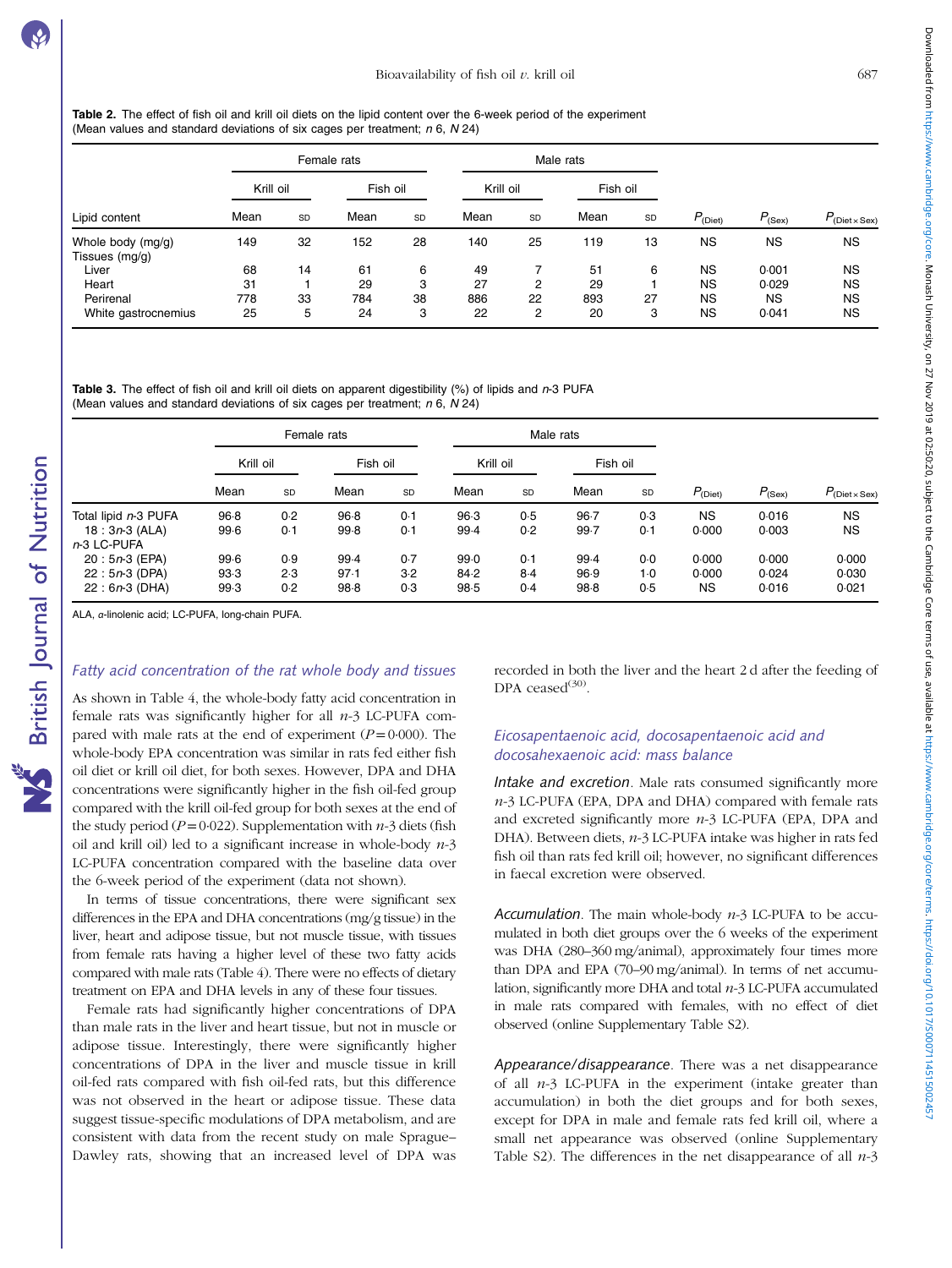<span id="page-4-0"></span>Table 4. Selected whole-body and tissue fatty acids (mg/g tissue) of rats fed either krill oil or fish oil during the 6-week period of the experiment in both sexes (Mean values and standard deviations of six cages per treatment;  $n 6$ ,  $N 24$ )

Female rats Male rats Krill oil Fish oil Krill oil Fish oil Mean sp Mean sp Mean sp Mean sp  $P_{(\text{Diet})}$   $P_{(\text{Sex})}$   $P_{(\text{Diet} \times \text{Sex})}$ Whole body 20 : 5n-3 (EPA) 0·24 0·05 0·29 0·05 0·17 0·02 0·16 0·02 NS 0·000 0·039 22 : 5n-3 (DPA) 0·26 0·07 0·32 0·05 0·21 0·02 0·22 0·02 0·013 0·000 0·043 22 : 6n-3 (DHA) 1·01 0·08 1·11 0·15 0·80 0·06 0·88 0·06 0·003 0·000 NS Liver 20 : 5n-3 (EPA) 0·69 0·14 0·86 0·17 0·57 0·16 0·31 0·04 NS 0·000 0·001 22 : 5n-3 (DPA) 0·39 0·18 0·24 0·07 0·26 0·04 0·14 0·02 0·004 0·008 NS 22 : 6n-3 (DHA) 2·26 0·30 2·01 0·62 1·77 0·22 1·47 0·32 NS 0·005 NS Heart<br> $20:5n-3$  (EPA) 20 : 5n-3 (EPA) 0·16 0·02 0·18 0·02 0·10 0·07 0·09 0·04 NS 0·001 NS 22 : 5n-3 (DPA) 0·34 0·04 0·29 0·04 0·16 0·13 0·21 0·10 NS 0·002 NS 22 : 6n-3 (DHA) 1·78 0·14 1·90 0·12 0·97 0·77 1·55 0·76 NS White gastrocnemius muscle 20 : 5n-3 (EPA) 0·18 0·03 0·13 0·04 0·13 0·03 0·14 0·04 NS NS 0·042 22 : 5n-3 (DPA) 0·20 0·02 0·14 0·03 0·20 0·03 0·15 0·02 0·000 NS NS 22 : 6n-3 (DHA) 1·04 0·11 0·82 0·23 0·94 0·08 0·92 0·10 NS NS NS Perirenal adipose 20 : 5n-3 (EPA) 0·15 0·03 0·09 0·02 0·06 0·01 0·06 0·02 NS 0·001 NS 22 : 5n-3 (DPA) 0·15 0·04 0·12 0·02 0·10 0·02 0·12 0·06 NS NS NS 22 : 6n-3 (DHA) 0·17 0·05 0·15 0·04 0·09 0·03 0·09 0·03 NS 0·000 NS

LC-PUFA were observed as a result of sex (male more than female,  $P=0.000$ ) and diet (fish oil more than krill oil,  $P=0.000$ ).

### Eicosapentaenoic acid, docosapentaenoic acid and docosahexaenoic acid apparent in vivo metabolism

The whole-body method allowed for the calculation of apparent *in vivo* fatty acid metabolism (excretion,  $\beta$ -oxidation, bioconversion or deposition) as shown in [Table 5.](#page-5-0) The two most important pathways identified for the  $n-3$  LC-PUFA in this study were  $\beta$ -oxidation and deposition, which together accounted for >90% of the apparent in vivo metabolism ([Table 5](#page-5-0)).

The main fate of EPA and DHA was  $\beta$ -oxidation; for EPA it was 93–95 %, whereas for DHA it ranged between 63 and 69 %. There were significant diet effects for DHA  $\beta$ -oxidation, which was higher in rats fed fish oil than those fed krill oil  $(P=0.002)$ . Sex did not significantly affect DHA metabolism [\(Table 5](#page-5-0)).

Apart from  $\beta$ -oxidation, deposition was the next main fate of EPA and DHA. In the case of EPA, deposition amounted to  $<6\%$ of the total metabolic activity, whereas in the case of DHA deposition accounted for between 29 and 36 % [\(Table 5\)](#page-5-0).

For EPA and DHA, there were very similar trends between diets and sex; however, this was not the case for DPA. The main fate of DPA differed between the diet groups. In the case of the fish oil groups, most of the DPA was  $\beta$ -oxidised (57 and 67 % for female and male rats, respectively). In the krill oil groups, however, the majority of DPA was deposited (82–83 %), which contrasts with only 30–40 % of the DPA being deposited in the fish oil groups. There was no significant difference in DPA deposition between sexes. DPA was not further bioconverted to other  $n-3$  LC-PUFA (namely,  $24 : 5n-3$ ,  $24 : 6n-3$  or DHA).

The apparent in vivo enzyme activities (expressed as millimoles of product per gram of BW per day) are reported in [Table 6](#page-5-0). The apparent total elongase activity and total desaturase activities (Δ5-desaturase, Δ6-desaturase and Δ9-desaturase) were significantly greater in rats fed krill oil-supplemented diets compared with those fed fish oil-supplemented diets. Apparent enzyme activities were also higher in male rats compared with female rats, with the exception of Δ9-desaturase, where no significant difference was found.

### **Discussion**

The aim of the present study was to compare the apparent 'bioavailability' of n-3 LC-PUFA originating from krill oil (PL-rich)  $v$ . that from fish oil (TAG-rich) in both male and female rats. It was planned to feed identical amounts  $(1.5 \text{ mg/g})$  of  $n-3$ LC-PUFA in each diet; however, once the diet had been manufactured and tested for  $n-3$  LC-PUFA content, it was found that the amounts were similar, but not identical  $(1.61 \ v. 1.38 \text{ mg/g})$ respectively). These are relatively small variations, normally encountered when formulating experimental diets, but for accuracy they have to be noted. Nevertheless, using the wholebody fatty acid balance method, the difference in  $n-3$  LC-PUFA intake was not influential as it is possible to express the results as a percentage of the total intake of  $n-3$  LC-PUFA (see [Table 5\)](#page-5-0).

During the 6 weeks of the trial, no mortality was recorded, experimental diets were highly palatable and all animals grew well. Lipid deposition in animals' whole body and individual tissues was not affected by the dietary treatment. Accordingly, previous studies have reported no significant difference in BW gain in mice<sup>[\(31\)](#page-8-0)</sup> or rats<sup>([7](#page-7-0),[32\)](#page-8-0)</sup> fed either krill oil or fish oil. In the present study, the only differences observed in performance,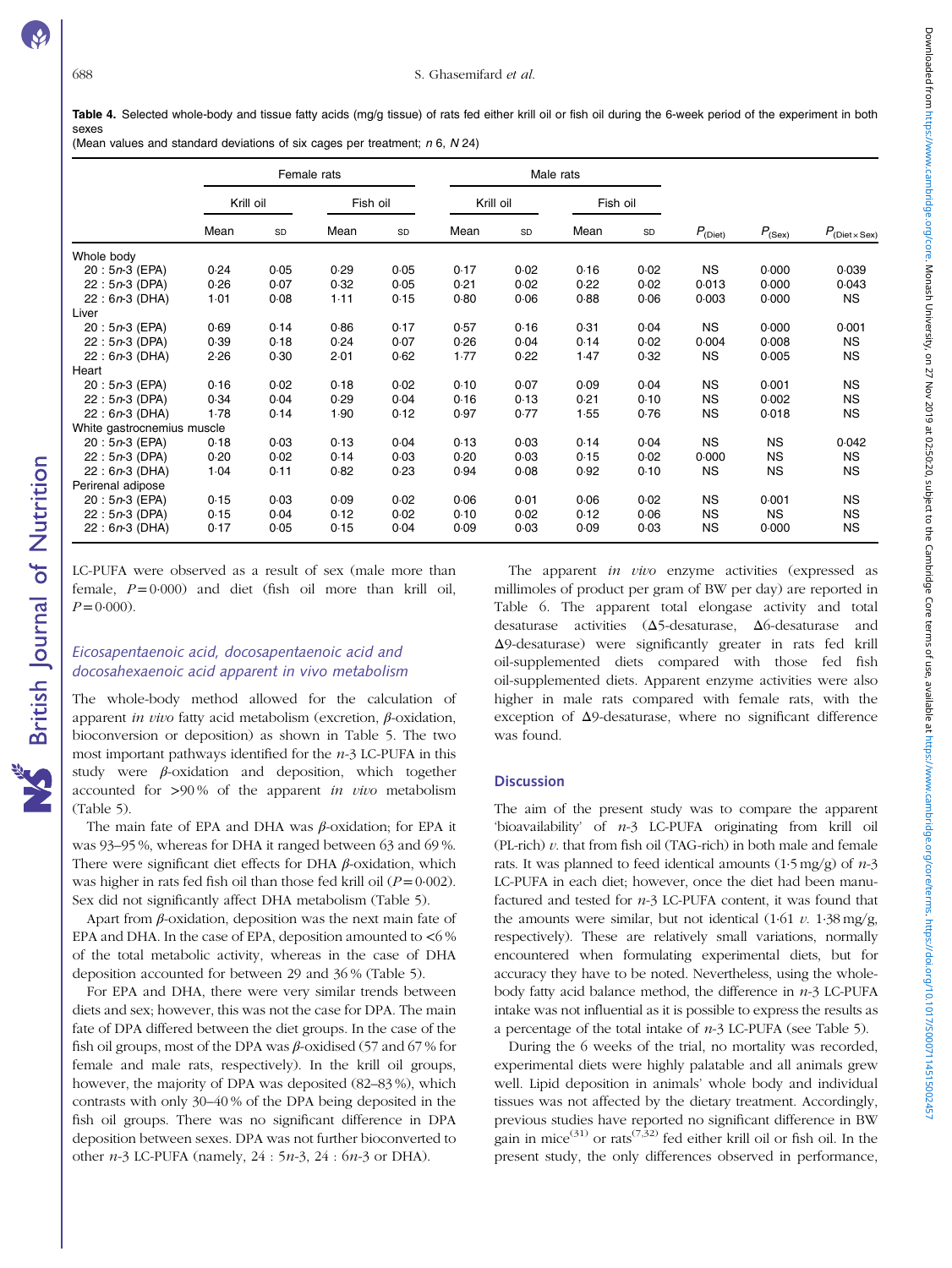<span id="page-5-0"></span>Table 5. Fate of n-3 long-chain PUFA and EPA + DPA + DHA (% of total intake) in rats fed either fish oil or krill oil diets during the 6-week experiment (Mean values and standard deviations of six cages per treatment;  $n 6$ ,  $N 24$ )

|                   |           | Female rats |           |       |           | Male rats |           |       |              |                          |                                       |
|-------------------|-----------|-------------|-----------|-------|-----------|-----------|-----------|-------|--------------|--------------------------|---------------------------------------|
|                   | Krill oil |             | Fish oil  |       | Krill oil |           | Fish oil  |       |              |                          |                                       |
|                   | Mean      | SD          | Mean      | SD    | Mean      | SD        | Mean      | SD    | $P_{(Dict)}$ | $P_{(Sex)}$              | $P_{(\text{Diet} \times \text{Sex})}$ |
| Excreted          |           |             |           |       |           |           |           |       |              |                          |                                       |
| $20: 5n-3$ (EPA)  | 0.7       | 0.0         | 0.6       | 0.0   | 0.9       | 0.0       | 0.5       | 0.0   | 0.011        | 0.000                    | 0.000                                 |
| $22: 5n-3$ (DPA)  | $6-3$     | 2.2         | 2.9       | 0.3   | 14.9      | 7.9       | 3.2       | $1-0$ | 0.000        | 0.025                    | 0.031                                 |
| $22: 6n-3$ (DHA)  | 0.7       | 0.2         | 1.2       | 0.3   | 1.5       | 0.4       | 1.2       | 0.5   | <b>NS</b>    | 0.016                    | 0.021                                 |
| $EPA + DPA + DHA$ | 0.6       | 0.1         | 0.9       | 0.3   | 1.5       | 0.3       | $1-1$     | 0.1   | <b>NS</b>    | 0.000                    | 0.000                                 |
| $\beta$ -oxidised |           |             |           |       |           |           |           |       |              |                          |                                       |
| $20: 5n-3$ (EPA)  | 93.0      | 2.4         | 93.4      | $1-2$ | 93.89     | 0.8       | $95-6$    | 0.5   | <b>NS</b>    | 0.017                    | <b>NS</b>                             |
| $22: 5n-3$ (DPA)  | $10-6$    | $13-1$      | 57.4      | $9-6$ | 2.7       | 6.5       | 66.6      | $3-6$ | 0.000        | <b>NS</b>                | 0.030                                 |
| $22: 6n-3$ (DHA)  | 63.5      | 4.2         | 68.6      | $5-1$ | 63.9      | 2.4       | 69.9      | 2.4   | 0.002        | <b>NS</b>                | <b>NS</b>                             |
| $EPA + DPA + DHA$ | $80 - 7$  | 2.7         | 82.0      | 2.8   | 81.2      | 1.4       | 84.4      | $1-2$ | 0.018        | <b>NS</b>                | <b>NS</b>                             |
| Bioconverted      |           |             |           |       |           |           |           |       |              |                          |                                       |
| $20: 5n-3$ (EPA)  | 0.7       | 0.2         | <b>ND</b> |       | 0.6       | 0.4       | <b>ND</b> |       | 0.017        | <b>NS</b>                | <b>NS</b>                             |
| $22: 5n-3$ (DPA)  | <b>ND</b> |             | ND.       |       | <b>ND</b> |           | <b>ND</b> |       |              | $\overline{\phantom{m}}$ |                                       |
| $EPA + DPA$       | 0.5       | 0.1         | <b>ND</b> |       | 0.4       | 0.2       | <b>ND</b> |       | 0.17         | <b>NS</b>                | <b>NS</b>                             |
| Deposited         |           |             |           |       |           |           |           |       |              |                          |                                       |
| $20: 5n-3$ (EPA)  | $5-8$     | 1.2         | 5.9       | $1-1$ | 4.5       | 0.56      | $3-7$     | 0.5   | <b>NS</b>    | 0.000                    | <b>NS</b>                             |
| $22: 5n-3$ (DPA)  | 83-01     | 12.3        | $39-6$    | 7.2   | 82.3      | $8-0$     | 30.2      | $3-8$ | 0.000        | <b>NS</b>                | <b>NS</b>                             |
| $22: 6n-3$ (DHA)  | $35 - 7$  | 4.1         | $30-2$    | 5.0   | 34.4      | 2.5       | 28.78     | 2.4   | 0.001        | <b>NS</b>                | <b>NS</b>                             |
| $EPA + DPA + DHA$ | $18-1$    | 2.2         | 17.0      | 2.7   | 16.9      | $1-1$     | 14.5      | $1-2$ | 0.036        | 0.027                    | <b>NS</b>                             |

ND, not detected.

**NS** British Journal of Nutrition

Table 6. The apparent in vivo enzyme activities (mmol/g per d) in rats fed either fish oil or krill oil diets during the 6-week experiment (Mean values and standard deviations of six cages per treatment; n 6, N 24)

|                       |           |       |           | Male      |           |           |           |           |                          |                          |                                       |
|-----------------------|-----------|-------|-----------|-----------|-----------|-----------|-----------|-----------|--------------------------|--------------------------|---------------------------------------|
|                       | Krill oil |       | Fish oil  |           |           |           |           | Krill oil |                          | Fish oil                 |                                       |
|                       | Mean      | SD    | Mean      | SD        | Mean      | SD        | Mean      | SD        | $P_{(Diet)}$             | $P_{(Sex)}$              | $P_{(\text{Diet} \times \text{Sex})}$ |
| Elongation            |           |       |           |           |           |           |           |           |                          |                          |                                       |
| $18:2n-6-20:n-6$      | $3-7$     | $1-3$ | 4.0       | 1.3       | $5-2$     | 1.2       | 5.6       | 0.7       | <b>NS</b>                | 0.003                    | <b>NS</b>                             |
| $20: 2n-6 - 22: 2n-6$ | 1.8       | 0.3   | 0.61      | 0.06      | 2.2       | 0.2       | 2.4       | 0.4       | <b>NS</b>                | 0.000                    | <b>NS</b>                             |
| $18:3n-6-20:3n-6$     | 41.4      | $6-3$ | 24.9      | $10-4$    | 64.9      | $5-6$     | 64.5      | 4.6       | 0.008                    | 0.000                    | <b>NS</b>                             |
| $20: 4n-6 - 22: 4n-6$ | <b>ND</b> |       | 0.30      | 0.36      | 1.9       | 0.6       | 3.9       | 0.8       | 0.000                    | 0.000                    | <b>NS</b>                             |
| $22: 4n-6 - 24: 4n-6$ | 0.03      | 0.07  | 0.18      | 0.21      | 1.4       | 0.6       | 1.9       | 0.7       | <b>NS</b>                | 0.000                    | <b>NS</b>                             |
| $18:3n-3-20:3n-3$     | 0.40      | 0.23  | 0.42      | 0.28      | 0.86      | 0.37      | 2.1       | 0.3       | 0.000                    | 0.000                    | <b>NS</b>                             |
| $20: 3n-3 - 22: 3n-3$ | <b>ND</b> |       | <b>ND</b> |           | <b>ND</b> |           | <b>ND</b> |           | $\overline{\phantom{m}}$ | —                        | $\qquad \qquad -$                     |
| $18: 4n-3 - 20: 4n-3$ | <b>ND</b> |       | <b>ND</b> |           | <b>ND</b> |           | <b>ND</b> |           | $\overline{\phantom{m}}$ | $\qquad \qquad -$        | $\overline{\phantom{m}}$              |
| $20:5n-3-22:5n-3$     | $3-6$     | 5.6   | <b>ND</b> |           | 2.7       | 2.1       | <b>ND</b> |           | 0.018                    | <b>NS</b>                | <b>NS</b>                             |
| $22: 5n-3 - 24: 5n-3$ | <b>ND</b> |       | <b>ND</b> |           | <b>ND</b> |           | <b>ND</b> |           | $\overline{\phantom{m}}$ | $\overline{\phantom{0}}$ | $\overline{\phantom{m}}$              |
| $\Delta$ 9-desaturase |           |       |           |           |           |           |           |           |                          |                          |                                       |
| $14:0 - 14:1n-5$      | 17.3      | 11.5  | 23.2      | 9.72      | 18.2      | $10-0$    | $15-2$    | $3-0$     | <b>NS</b>                | <b>NS</b>                | <b>NS</b>                             |
| $16:0 - 16:1n-7$      | 838.3     | 479.7 | 699       | 406       | 1010      | 490       | 359.3     | 131.6     | 0.027                    | <b>NS</b>                | <b>NS</b>                             |
| $18:0 - 18:1n-9$      | <b>ND</b> |       |           | <b>ND</b> |           | <b>ND</b> | <b>ND</b> |           | $\qquad \qquad -$        | $\overline{\phantom{m}}$ | <b>NS</b>                             |
| $20:0-20:1n-11$       | 1.7       | 0.4   | <b>ND</b> |           | 2.2       | 0.5       | <b>ND</b> |           | 0.000                    | <b>NS</b>                | <b>NS</b>                             |
| $22:0-22:1n-13$       | <b>ND</b> |       | <b>ND</b> |           | <b>ND</b> |           | <b>ND</b> |           | $\overline{\phantom{m}}$ | $\overline{\phantom{m}}$ | <b>NS</b>                             |
| $\Delta$ 6-desaturase |           |       |           |           |           |           |           |           |                          |                          |                                       |
| $18:2n-6-18:3n-6$     | 38.9      | 7.0   | $10-1$    | $10-5$    | 62.9      | 5.5       | 45.8      | 4.5       | 0.000                    | 0.000                    | <b>NS</b>                             |
| $24: 4n-6 - 24: 5n-6$ | 0.029     | 0.071 | 0.18      | 0.21      | 1.4       | 0.6       | 1.9       | 0.7       | <b>NS</b>                | 0.000                    | <b>NS</b>                             |
| $18:3n-3-18:4n-3$     | <b>ND</b> |       | <b>ND</b> |           | <b>ND</b> |           | <b>ND</b> |           | $\overline{\phantom{0}}$ | —                        | $\overline{\phantom{m}}$              |
| $24:5n-3-24:6n-3$     | <b>ND</b> |       | <b>ND</b> |           |           | <b>ND</b> | <b>ND</b> |           |                          | —                        | $\qquad \qquad -$                     |
| $\Delta$ 5-desaturase |           |       |           |           |           |           |           |           |                          |                          |                                       |
| $20: 3n-6 - 20: 4n-6$ | 356       | $5-5$ | 18.3      | 9.5       | 56.9      | $5-2$     | 55.8      | 5.3       | 0.003                    | 0.000                    | 0.007                                 |
| $20: 4n-3 - 20: 5n-3$ | <b>ND</b> |       | <b>ND</b> |           |           | <b>ND</b> | <b>ND</b> |           | $\overline{\phantom{m}}$ | $\qquad \qquad -$        | $\overline{\phantom{m}}$              |
| Chain shortening      |           |       |           |           |           |           |           |           |                          |                          |                                       |
| $24:5n-6-22:5n-6$     | 0.029     | 0.071 | 0.18      | 0.21      | 1.4       | 0.6       | 1.9       | 0.7       | <b>NS</b>                | 0.000                    | <b>NS</b>                             |
| $24:6n-3-22:6n-3$     | <b>ND</b> |       | <b>ND</b> |           |           | <b>ND</b> | <b>ND</b> |           |                          |                          | $\overline{\phantom{m}}$              |

ND, not detected.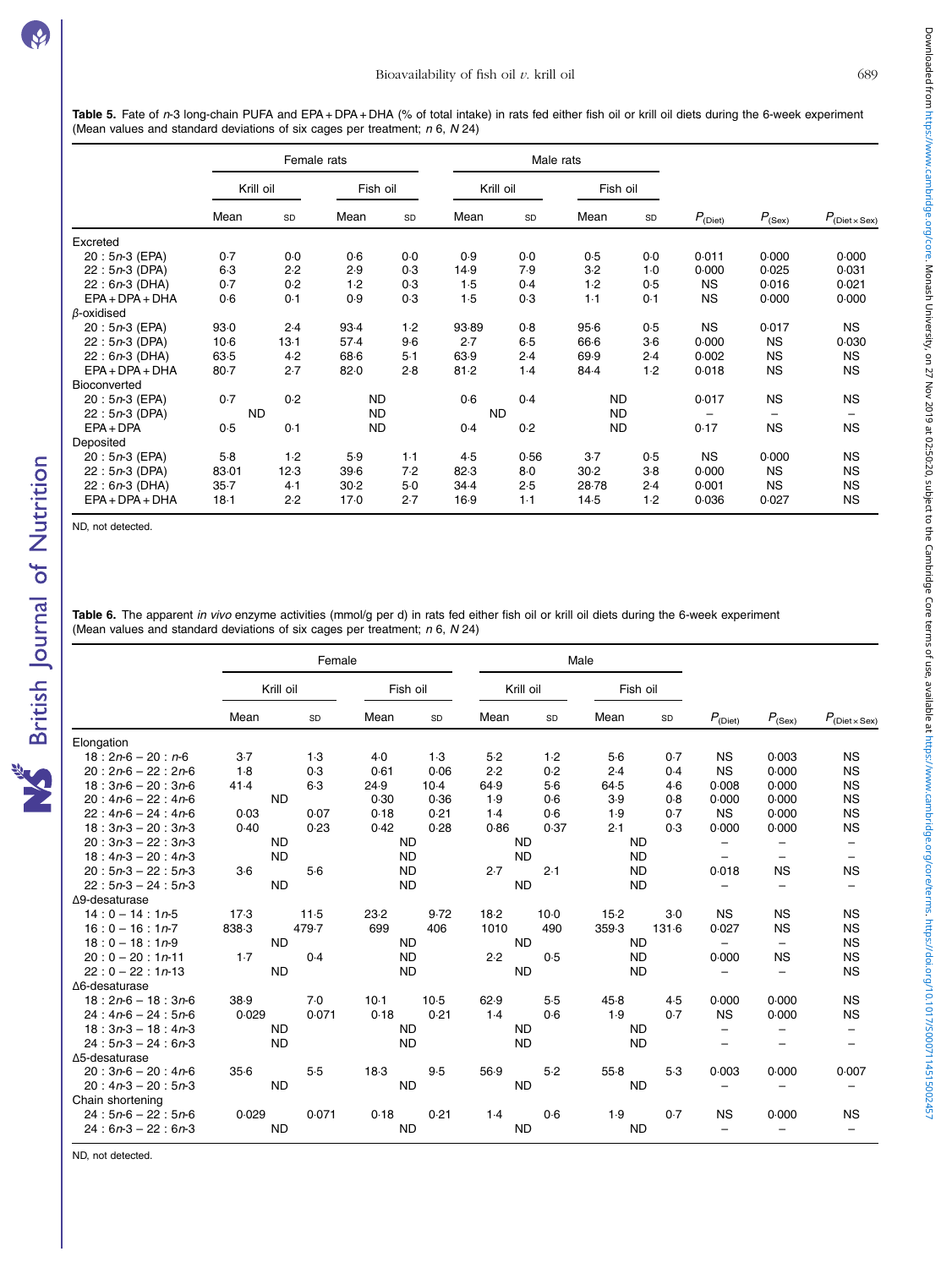**NS** British Journal of Nutrition

food intake and lipid deposition were, as expected, relative to sex.

The n-3 LC-PUFA (EPA, DPA and DHA) concentrations in the tissues analysed showed some statistically significant differences. In the liver, heart and perirenal adipose tissue, these differences were mainly affected by sex, with female animals recording higher n-3 LC-PUFA concentrations compared with males. For whole body, similar sex differences were observed, but also a statistically significant effect of the oil was observed for DHA content, with animals fed fish oil recording higher DHA concentrations than animals fed krill oil. Nevertheless, although the results obtained by simply comparing tissue FA profiles are interesting, they are admittedly of limited value towards achieving a better understanding of  $n-3$  LC-PUFA 'bioavailability'. In fact, the dietary intake of  $n-3$  LC-PUFA provided by the two diets were similar, but not identical, and differences between treatments observed could be partially due to dietary supply rather than due to actual differences in 'bioavailability'. Therefore, and as mentioned above, a much greater and more accurate understanding of the actual metabolic fate of  $n-3$  LC-PUFA provided by different oils can be achieved by observing the results of the whole-body fatty acid balance method.

The  $n-3$  LC-PUFA in the diet were differently absorbed between the fish oil and krill oil groups and between sexes ([Table 3\)](#page-3-0). Female animals recorded a higher apparent digestibility for total lipid,  $n-3$  PUFA and  $n-3$  LC-PUFA compared with males. A marked effect on DPA digestibility by sex was observed for krill oil, with relatively low apparent digestibility values recorded in male rats fed the krill oil diet. On the other hand, DHA digestibility was not affected by the treatment, and was highly absorbed (>98 %) by both males and females fed either diet. However, when  $n-3$  LC-PUFA were considered together (EPA + DPA + DHA) and reported as percentage of excreted fatty acids relative to total intake ([Table 5](#page-5-0)), no differences were observed relative to diet treatment. Sex was found to have a direct effect on absorption (bioavailability), with female animals recording a significantly lower excretion (greater 'bioavailability'). The excretion (expressed as percentage of the total dietary intake) of  $n-3$  LC-PUFA in this study ranged from 0·6 to 0·9 % in females and from 1·1 to 1·5 % in males. Tou et al.<sup>([7](#page-7-0))</sup> observed no significant difference in EPA digestibility from krill oil and fish oil sources; however, they did report a higher DHA digestibility in female rats fed salmon oil compared with those fed krill oil. It is important to note here that in both the present study and in that of Tou et  $al^{(7)}$  $al^{(7)}$  $al^{(7)}$  the differences between sexes, although tested as statistically significant, were possibly of limited biological significance. Nevertheless, we are short of likely explanations as to why sex can affect  $n-3$  LC-PUFA absorption, and the present results warrant further specifically tailored studies.

Once absorbed, the metabolic fate of  $n-3$  LC-PUFA was significantly affected by diet and sex. Metabolic fate here refers to whether the  $n-3$  LC-PUFA were deposited (anabolism) or were  $\beta$ -oxidised (catabolism). Deposited here refers to whether the n-3 LC-PUFA were deposited as such or were bioconverted by desaturation or chain elongation.

A first important observation was that the major metabolic fate of  $n-3$  LC-PUFA was towards catabolism ( $\beta$ -oxidation), accounting for over 80 % of total dietary intake, whereas deposition accounted for only 14·5 to 18·6 % of the total dietary intake. It was found that for both sexes, significantly more  $n-3$ LC-PUFA were  $\beta$ -oxidised when originating from fish oil compared with krill oil, with the average difference being 2·8 %. Conversely, it was found that significantly more  $n-3$  LC-PUFA were deposited when originating from krill oil than from fish oil in both sexes by a mean difference of 13·2 %. Furthermore, and independent of the dietary treatment, it was found that female rats deposited a significantly higher proportion of the dietary  $n-3$  LC-PUFA compared with male rats, with the mean difference between females and males being 10·3 %. Therefore, the present study suggests the existence of sex-specific differences with respect to  $n-3$  LC-PUFA  $\beta$ -oxidation (higher in males) and deposition (higher in females), which when coupled with the known higher  $n-3$  fatty acid bioconversion capability in females<sup>([16](#page-8-0)–[18\)](#page-8-0)</sup> can explain the commonly reported higher  $n-3$ status in females compared with males<sup> $(13-15)$  $(13-15)$  $(13-15)$  $(13-15)$ </sup>, and possibly due to the overall higher  $n-3$  LC-PUFA requirements of females during pregnancy and lactation.

Based on these data, it can be said that in this 6-week study a higher proportion of the  $n-3$  LC-PUFA from krill oil were deposited in rat tissues (whole body) compared with  $n-3$  LC-PUFA originating from fish oil. This difference between deposition of n-3 LC-PUFA from krill oil and fish oil (13 %) was not of the order of the differences advertised in the marketing campaigns, which indicated the 'bioavailability' of krill oil being three to nine times higher than fish oil. Importantly, in the present study, it was also clearly shown that the 'bioavailability' is in actuality the same, but the resultant metabolic fate is different.

To our knowledge, this is the first study to report the wholebody bioavailability of  $n-3$  LC-PUFA from either fish oil or krill oil in the rat. A number of previous studies by Cunnane's group, using the whole-body fatty acid balance method, examined the accumulation and apparent β-oxidation of shorter-chain PUFA in rats (linoleic acid and ALA). Generally, these studies reported a very high proportion of these PUFA being readily β-oxidised in pregnant rats<sup> $(33)$  $(33)$ </sup>. Typically, studies on krill oil in rodents have looked at n-3 LC-PUFA levels in a number of tissues and compared  $n-3$  LC-PUFA levels in these tissues with rats fed fish oil. For example, in a rat study by Batetta et al.<sup>[\(5](#page-7-0))</sup>, EPA and DHA concentrations in the PL fraction of the liver and heart tissues were significantly increased in the krill oil-fed rats compared with fish oil-fed rats. Di Marzo et  $al$ .<sup>([6\)](#page-7-0)</sup> reported that a significantly higher DHA level was found in brain PL of rats provided with krill oil compared with fish oil. In addition, some human studies reported that plasma<sup> $(9,10)$  $(9,10)$  $(9,10)$  $(9,10)$  $(9,10)$ </sup> and erythrocytes<sup>[\(10](#page-7-0))</sup> EPA and DHA proportions increased significantly in the krill oil group compared with the fish oil group.

One of the novel observations of this study was that a significantly higher proportion of  $n-3$  LC-PUFA from dietary fish oil was  $\beta$ -oxidised compared with krill oil. A possible reason for this difference might relate to the fact that fish oil is basically composed of TAG molecules, whereas krill oil is often rich in PL, as was the case in this study (65 % PL). Accordingly, there is now emerging evidence from animal and human studies showing that, following digestion and absorption, the  $n-3$  LC-PUFA fatty acids from PL partition differently to those from TAG.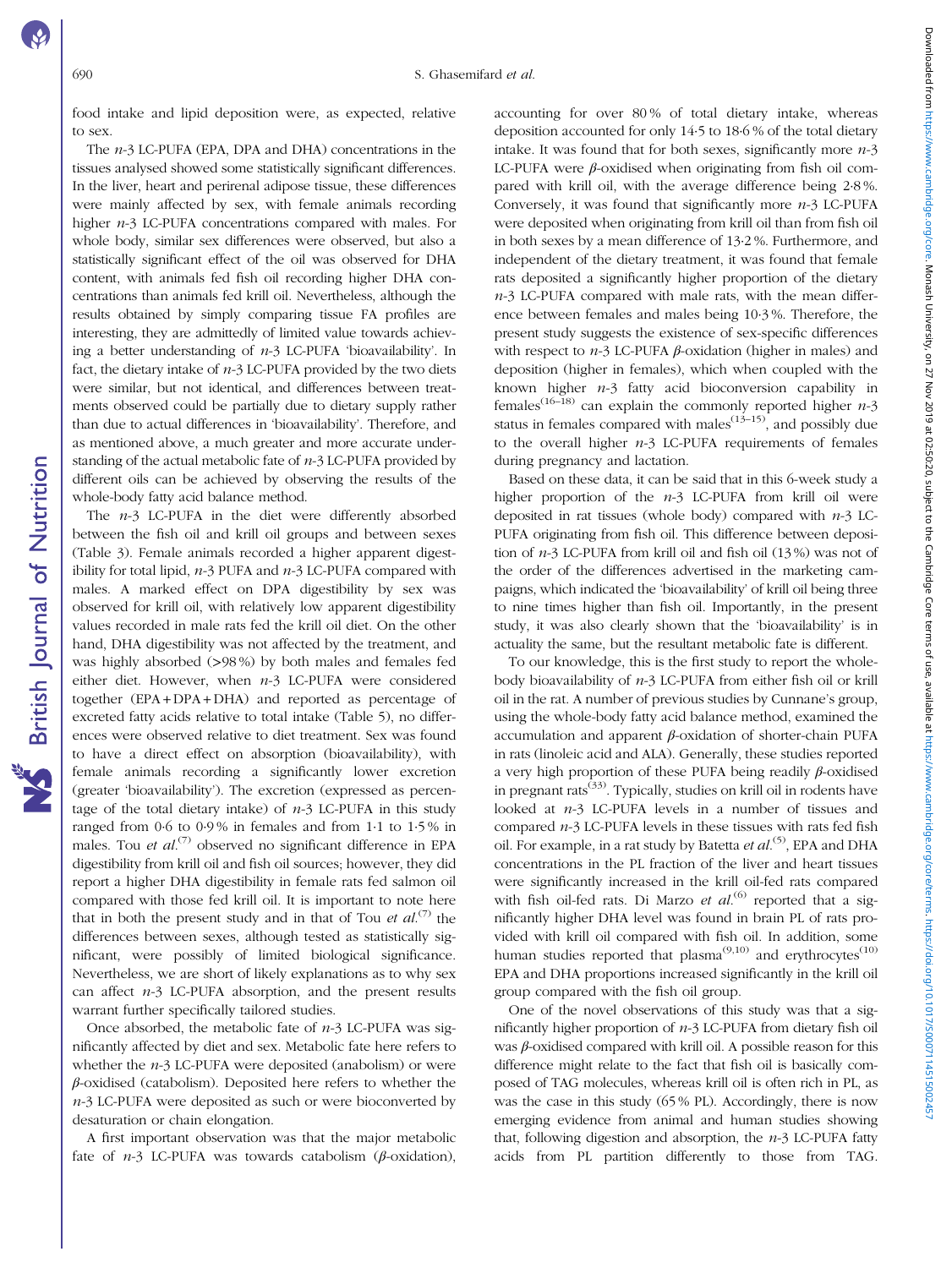<span id="page-7-0"></span>Specifically, animal studies comparing essentially pure PL preparations with TAG forms are generally consistent in showing the different patterns of incorporation of  $n-3$  LC-PUFA into chylo-micron and plasma lipids or lipoprotein fractions. Amate et al.<sup>[\(34](#page-8-0))</sup> reported that arachidonic acid and DHA in TAG form partitioned preferentially into LDL-PL, whereas arachidonic acid and DHA in PL partitioned into HDL-PL. Rossmeisl et al.<sup>([35](#page-8-0))</sup> reported that EPA levels in the liver were nearly double in mice fed PL compared with the group fed TAG in a 9-week study in mice fed DHA plus EPA either in the TAG or PL form. Other data from the literature using either  $14C$ - or  $13C$ -labelled DHA in PL or TAG form have reported differences in uptake of DHA into the brain<sup>([36](#page-8-0))</sup> or erythrocytes<sup>([37,38\)](#page-8-0)</sup> in favour of the PL form. These examples emphasise that PL and TAG fatty acids are partitioned into tissue lipids in a different manner. It is, therefore, conceivable that the greater tissue incorporation of  $n-3$  LC-PUFA fatty acids such as DHA from krill oil (PL) means that the DHA is less easily available to enzymatic pathways leading to  $\beta$ -oxidation than the  $n-3$ LC-PUFA from fish oil (TAG).

Admittedly, there were a few limitations of this study that need to be reported. The first one was that the designed equal doses of n-3 LC-PUFA for fish oil and krill oil diets were not achieved during diet manufacturing (EPA + DHA + DPA levels of krill oil and fish oil were 1·38 and 1·61 mg/g of diet, respectively), despite several attempts in trial batches to get the doses equal, before final formulation and manufacturing. Nevertheless, to counteract this error, metabolic fates of each fatty acid were computed and expressed as a percentage of total intake, and thus were unaffected by the variation in dietary administration. The second one was that a longer-term trial would have been necessary to detect any changes of  $n-3$ LC-PUFA status in other tissues such as brain<sup> $(39)$  $(39)$ </sup>.

In conclusion, this study showed that, in this 6-week study, a higher proportion of the dietary  $n-3$  LC-PUFA, and specifically DPA and DHA but not EPA, from krill oil was deposited in rat tissues (whole body) compared with fish oil by about 13 %. However, and importantly, this study also demonstrated that this difference was not due to a difference in 'bioavailability' (absorption) but due to a difference in metabolic fate (anabolism  $v$ . catabolism). It was estimated that most of EPA ( $>90\%$ ) and more than half of DHA  $(>60\%)$  were  $\beta$ -oxidised in both diet groups. Most of the DPA was  $\beta$ -oxidised (57 and 67% for female and male rats, respectively) in the fish oil group; however, for the krill oil group, the majority of DPA was deposited (82–83%). Furthermore, a higher proportion of the dietary  $n-3$ LC-PUFA was deposited in female rats (whole body) compared with male rats, by about 11 %, independent of diet. This study proved that the  $β$ -oxidation and deposition, but not absorption, of LC  $n-3$  fatty acids was affected by the oil source (krill oil or fish oil) in the rat.

### Acknowledgements

**NS** British Journal of Nutrition

The authors thank Dr David Francis for the lipid classes analysis of the tested oils and James Emery for his technical support.

This study was supported by the Australian Research Council's Discovery Projects funding scheme (Project DP1093570). The views expressed here are those of the authors and are

not necessarily those of the Australian Research Council. The Molecular Medicine Strategic Research Centre, Deakin University, is also acknowledged for the financial support. In addition, authors thank Swisse, Melbourne, Australia, for their kind donation of the oils. The above-mentioned funders had no role in the design, analysis or writing of this article.

All authors contributed to this research. S. G.: contributed to the study design, conducted the animal study, analysis of tissues and whole body of rats, conducted the statistical analysis and preparation of the manuscript. K. H.: contributed to the tissue and whole-body analysis and preparation of the manuscript. G. M. T.: contributed substantially to the conception and the experimental design, diet analysis, data analysis, interpretation of findings and provided critical revision of the article. A. J. S.: contributed substantially to the conception and the experimental design, interpretation of findings and provided critical revision of the article.

There are no conflicts of interest to declare.

### Supplementary material

For supplementary material/s referred to in this article, please visit<http://dx.doi.org/10.1017/S0007114515002457>

### References

- 1. Kaur G, Cameron-Smith D, Garg M, et al. (2011) Docosapentaenoic acid (22:5n-3): a review of its biological effects. Prog Lipid Res 50, 28-34.
- 2. Burri L, Hoem N, Banni S, et al. (2012) Marine omega-3 phospholipids: metabolism and biological activities. Int J Mol Sci 13, 15401-15419.
- 3. Harris WS, Mozaffarian D, Michael L et al. (2009) Towards establishing dietary reference intakes for eicosapentaenoic and docosahexaenoic acids. J Nutr 139, 804–819.
- 4. Tou JC, Jaczynski J & Chen Y-C (2007) Krill for human consumption: nutritional value and potential health benefits. Nutr Rev 65, 63–77.
- 5. Batetta B, Griinari M, Carta G, et al. (2009) Endocannabinoids may mediate the ability of (n-3) fatty acids to reduce ectopic fat and inflammatory mediators in obese Zucker rats. J Nutr 139, 1495–1501.
- 6. Di Marzo V, Griinari M, Carta G, et al. (2010) Dietary krill oil increases docosahexaenoic acid and reduces 2 arachidonoylglycerol but not N-acylethanolamine levels in the brain of obese Zucker rats. *Int Dairy J* **20**, 231–235.
- 7. Tou JC, Altman SN, Gigliotti JC, et al. (2011) Different sources of omega-3 polyunsaturated fatty acids affects apparent digestibility, tissue deposition, and tissue oxidative stability in growing female rats. Lipids Health Dis 10, 179.
- 8. Maki KC, Reeves MS, Farmer M, et al. (2009) Krill oil supplementation increases plasma concentrations of eicosapentaenoic and docosahexaenoic acids in overweight and obese men and women. Nutr Res 29, 609–615.
- 9. Ulven S, Kirkhus B, Lamglait A, et al. (2011) Metabolic effects of krill oil are essentially similar to those of fish oil but at lower dose of EPA and DHA, in healthy volunteers. Lipids 46, 37–46.
- 10. Ramprasath VR, Eyal I, Zchut S, et al. (2013) Enhanced increase of omega-3 index in healthy individuals with response to 4-week n-3 fatty acid supplementation from krill oil versus fish oil. Lipids Heath Dis 12, 178.